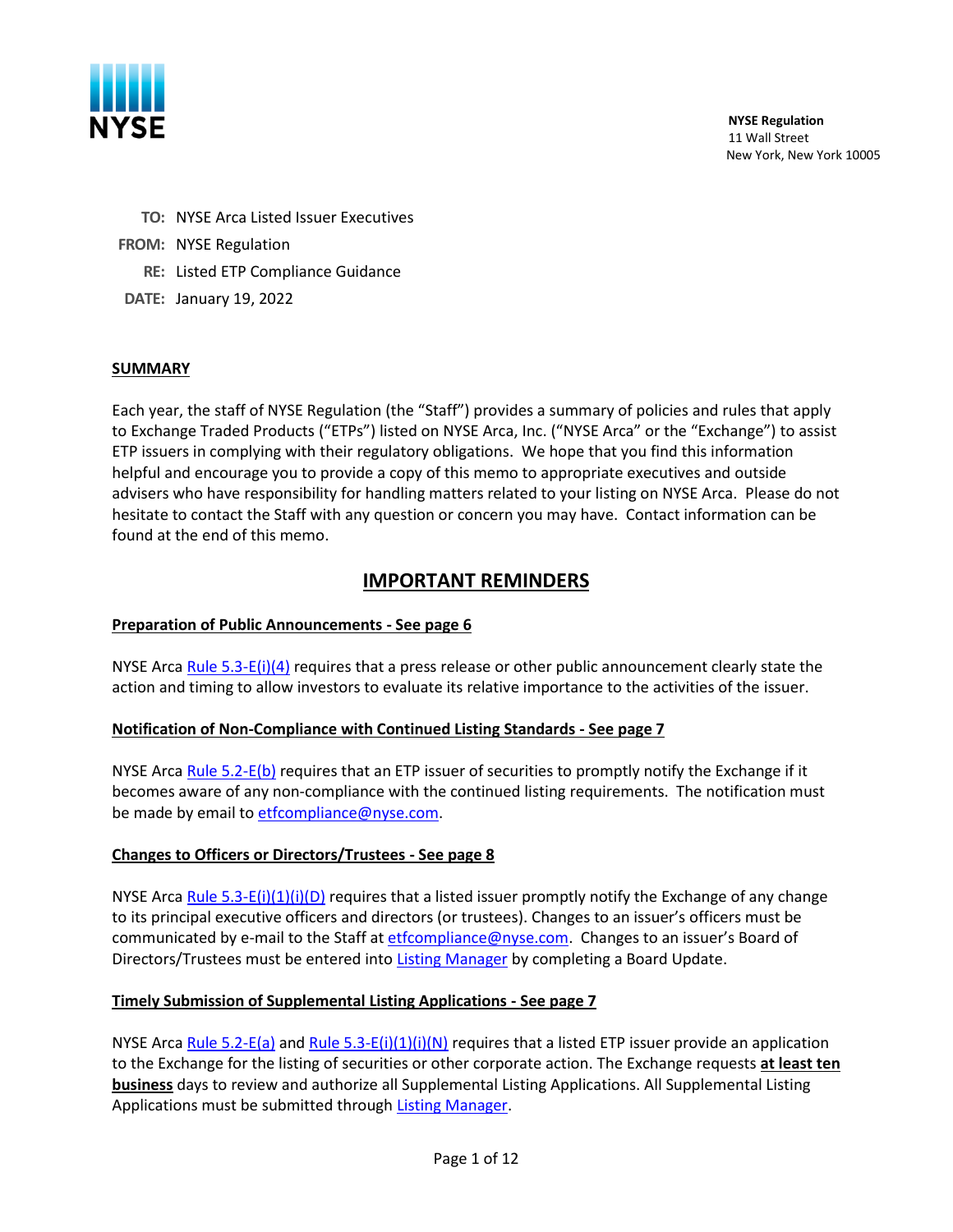## **AVAILABLE RESOURCES**

- The complete text of NYSE Arca listing rules is available online at the following links: [Rule 5-E](https://nysearcaguide.srorules.com/rules/document?treeNodeId=csh-da-filter!WKUS-TAL-DOCS-PHC-%7B57E4C5DB-A9B6-48EB-964A-3E2CA5EDB8C6%7D--WKUS_TAL_18878%23b44a1b787ccd1000812e90b11c2ac4f101e3) & Rule [8-E.](https://nysearcaguide.srorules.com/rules/document?treeNodeId=csh-da-filter!WKUS-TAL-DOCS-PHC-%7B57E4C5DB-A9B6-48EB-964A-3E2CA5EDB8C6%7D--WKUS_TAL_18878%23b44a1fa67ccd1000817b90b11c2ac4f10277)
- This memo is available on our websit[e here.](https://www.nyse.com/regulation/nyse-arca)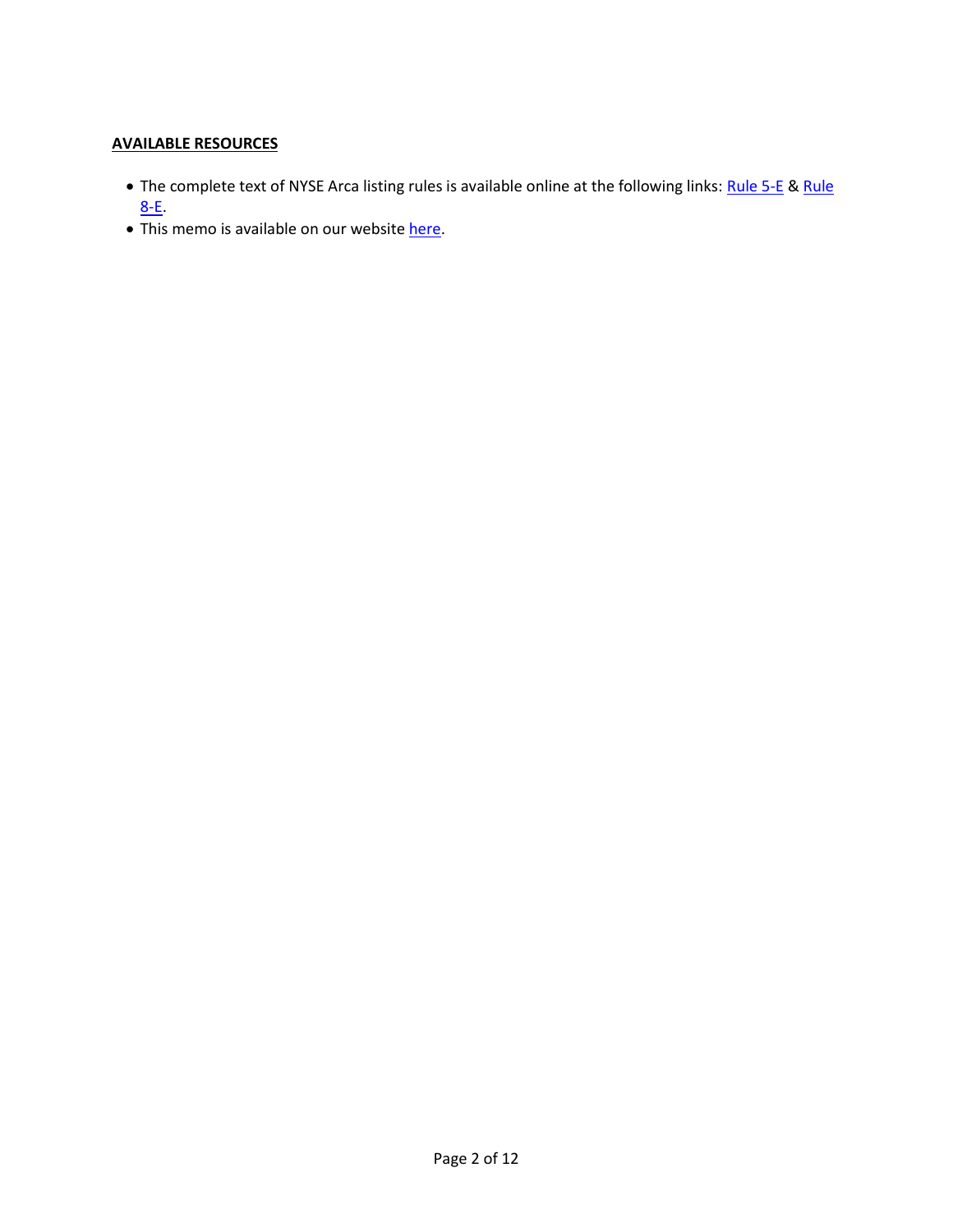## **NYSE Arca Listed ETP Compliance Guidance Letter January 19, 2022 Table of Contents**

# **Section #**

| $\mathbf{1}$   | <b>Information Handling and Delivery Requirements</b>                  |                |  |
|----------------|------------------------------------------------------------------------|----------------|--|
|                | A. Dissemination of Required Values                                    | 4              |  |
|                | 1) Index/Reference Asset                                               |                |  |
|                | 2) Intraday Indicative Value                                           |                |  |
|                | 3) Verified Intraday Indicative Value                                  |                |  |
|                | <b>Net Asset Value</b><br>4)                                           |                |  |
|                | 5) Portfolio Holdings                                                  |                |  |
|                | Information Barrier Requirements/Self-Indexing ETP Issuers<br>В.       | 5              |  |
|                | Immediate Release Policy/Press Releases<br>$C_{\cdot}$                 | 5              |  |
|                | D. Preparation of Public Announcements                                 | 6              |  |
|                | Information Dissemination Required for Issues Listed Pursuant to<br>Е. | 6              |  |
|                | Product-Specific SEC Orders                                            |                |  |
| $\overline{2}$ | <b>Notifications to NYSE Regulation Staff</b>                          | $6-8$          |  |
|                | A. Suspensions and Resumptions of Ability to Redeem or Create Units    | 6              |  |
|                | Notice of Material Index Change<br>В.                                  | $\overline{7}$ |  |
|                | C.<br>Non-Compliance with Continued Listing Standards                  | $\overline{7}$ |  |
|                | Submission of Supplemental Listing Applications<br>D.                  | 7              |  |
|                | Ε.<br>Changes to Officers or Directors/Trustees                        | 8              |  |
|                | Changes to Independent Registered Public Accounting Firm<br>F.         | 8              |  |
|                | G. Changes to Audit Committee Membership                               | 8              |  |
|                | H. Annual Written Affirmation                                          | 8              |  |
| 3              | <b>Other Notifications to NYSE</b>                                     | $9 - 10$       |  |
|                | A. Record Date Notification Requirements and Policies                  | 9              |  |
|                | B. Shareholder Meeting Dates                                           | 9              |  |
|                | Notice of Upcoming Dividend Payments<br>$C_{1}$                        | 9              |  |
|                | D. Notice of Redemption, Cancellation, or Retirement of a Listed ETP   | 9              |  |
|                | <b>NYSE Arca Listing Contacts</b>                                      | 10-11          |  |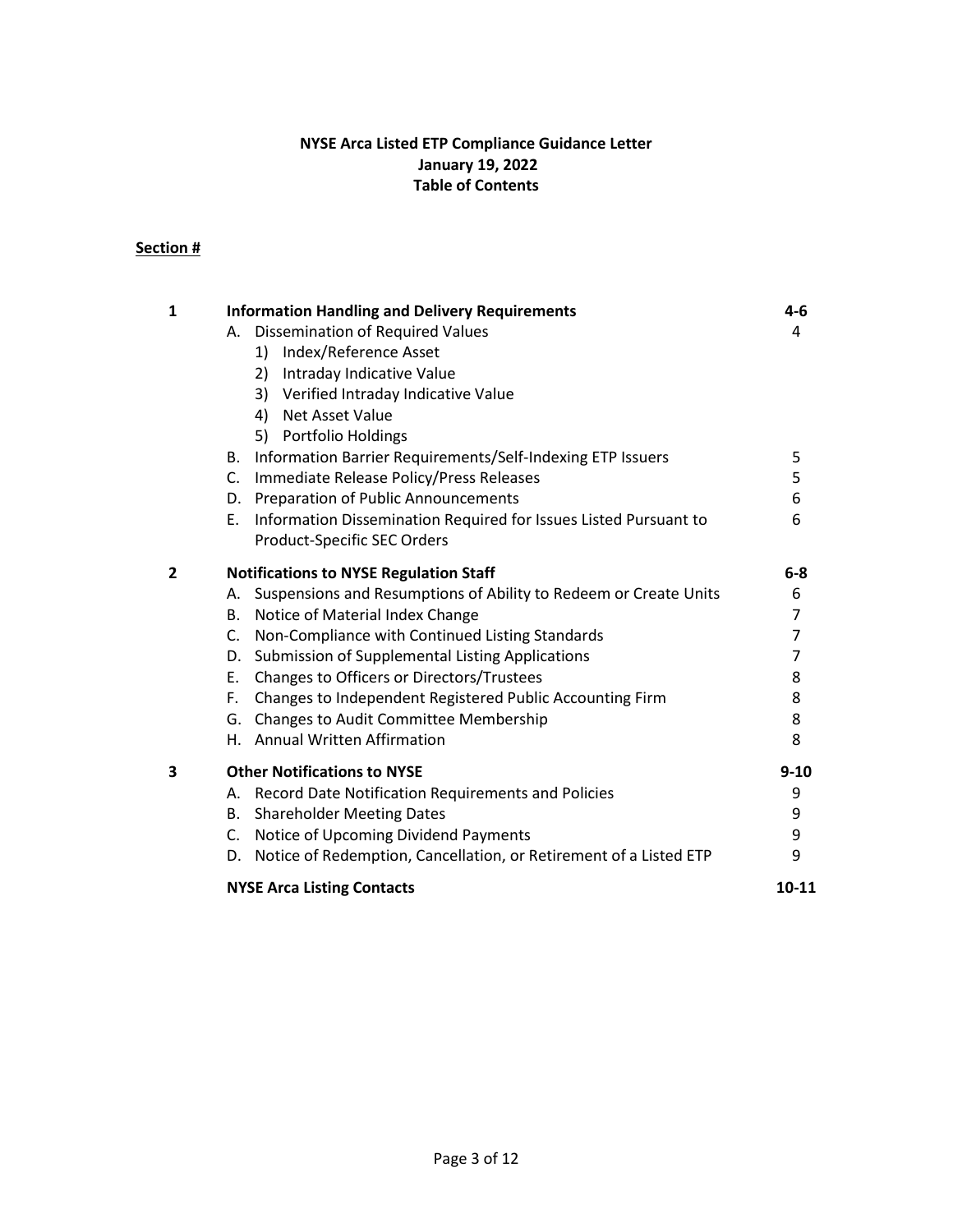## **Section 1 Information Handling and Delivery Requirements**

## **A. Dissemination of Required Values**

Each ETP is listed under a specific NYSE Arca rule that dictates the type and frequency of ongoing information that must be disseminated by the issuer, its index provider, and/or other reporting authority. Please contact the Staff if you are unsure of the specific NYSE Arca rule(s) that apply to your securities. If an ETP issuer becomes aware that any information is not being disseminated with the required frequency, the issuer must notify the Staff immediately (see attached contact list).

1) Index/Reference Asset. When NYSE Arca rules require an index or reference asset to be calculated and published via one or more major market data vendors, the required dissemination frequency is generally as follows:

|                                         | <b>Dissemination Frequency During NYSE Arca</b> |  |
|-----------------------------------------|-------------------------------------------------|--|
| <b>Index/Reference Asset Type</b>       | <b>Core Trading Session</b>                     |  |
| Domestic equities, commodities, futures | At least once every 15 seconds                  |  |
| or currencies                           |                                                 |  |
| International equities                  | At least once every 60 seconds                  |  |
| Fixed income securities                 | At least once per business day                  |  |
| Multi-factor securities                 | At least once every 15 seconds                  |  |

If there is an interruption in the availability of an underlying index or reference asset value, the Staff may halt trading in the related ETP during the day in which the interruption occurs. If such interruption persists beyond the trading day in which it occurred, the Staff will halt trading in the related ETP at the beginning of the next trading day unless or until such time as values begin again to be calculated and disseminated at the required frequency. In the event that the value of the index or reference asset upon which a listed ETP is based permanently ceases to be calculated or available, NYSE Regulation will consider suspending and delisting the ETP.

- 2) Intraday Indicative Value ("IIV"). When an ETP is required to calculate and publish an IIV, NYSE Arca rules require the dissemination of an IIV via one or more major market data vendors at least every 15 seconds during the NYSE Arca Core Trading session. If there is an interruption in the availability of an ETP's IIV, the Staff may halt trading in the ETP during the day in which the interruption occurs. If such interruption persists beyond the trading day in which it first occurred, the Staff will halt the ETP at the beginning of the next trading day unless or until such time as an IIV begins to be disseminated at the required frequency.
- 3) Verified Intraday Indicative Value ("VIIV"). When an ETP is required to calculate and publish a VIIV (as defined in NYSE Arca Rule 8.900-E), NYSE Arca rules require the dissemination of a VIIV via one or more major market data vendors in one second intervals during the NYSE Arca Core Trading session. If the Exchange becomes aware that the VIIV is not being calculated or disseminated in one second intervals, as required, it will halt trading in ETP until such time as a VIIV begins to be disseminated at the required frequency.
- 4) Net Asset Value ("NAV"). When an ETP is required to calculate and publish a daily NAV, such NAV must be made available to all market participants at the same time. In the event that the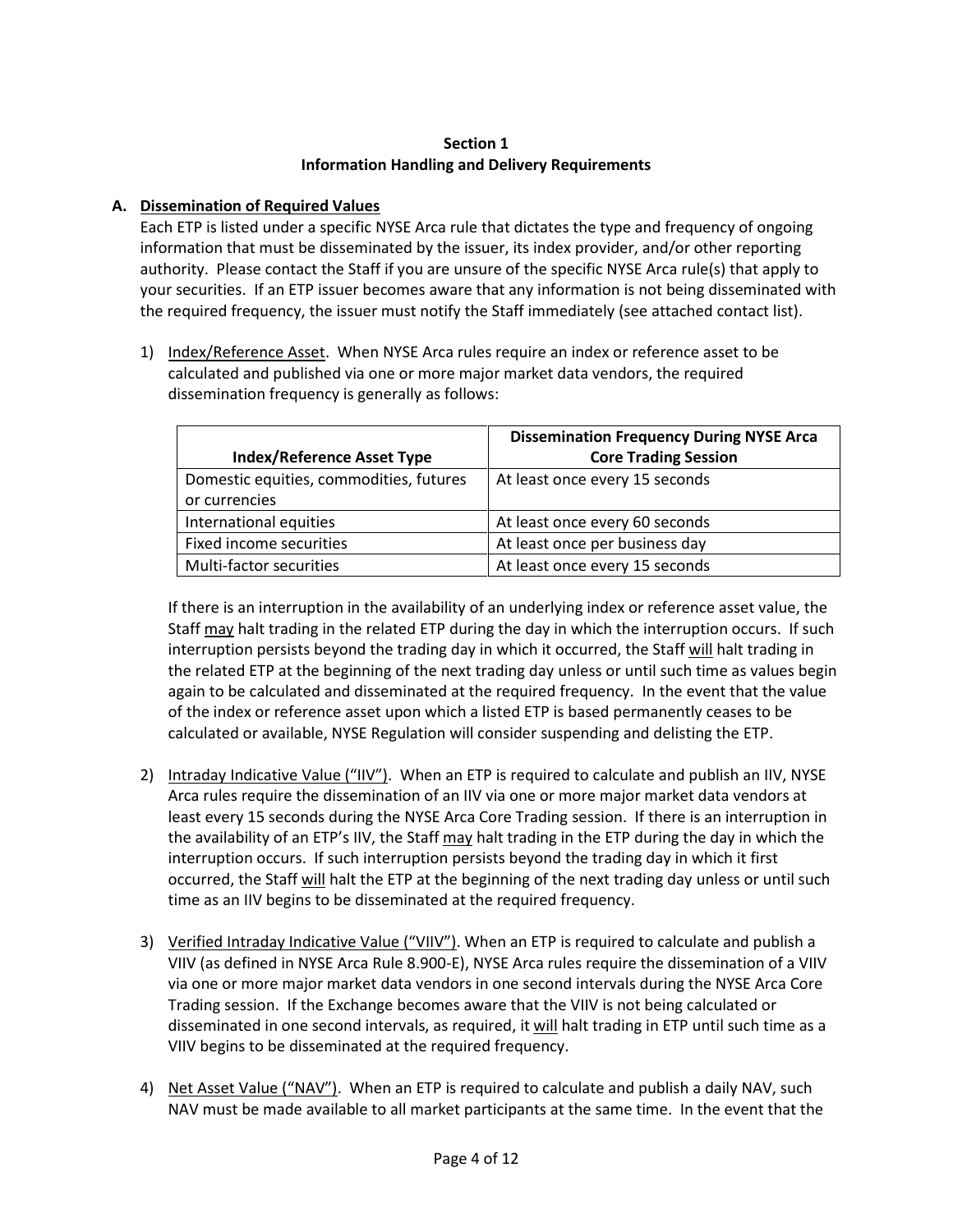calculation and dissemination of an ETP's NAV is not being made on the required basis, the issuer must contact the Staff immediately. An Issuer finding it necessary to revise a previously disseminated NAV must first contact the Staff to discuss the materiality of the revision prior to disseminating the revised NAV. Generally, a correction that changes the previously disseminated NAV by more than 1% will be considered material and, under NYSE Arc[a Rule 5.3-](https://nysearcaguide.srorules.com/rules/document?treeNodeId=csh-da-filter!WKUS-TAL-DOCS-PHC-%7B57E4C5DB-A9B6-48EB-964A-3E2CA5EDB8C6%7D--WKUS_TAL_18878%23teid-516)  $E(i)(2)$ , will require the issuer to issue a news release stating the corrected NAV. Staff will halt trading in the affected ETP until the news release has been disseminated.

5) Portfolio Holdings. When an ETP is required to disseminate its portfolio holdings, such portfolio holdings must be made available to all market participants at the same time. In the event that the portfolio holdings are not being made on the required basis, the issuer must contact Staff immediately. Staff will halt trading in the affected ETP until the portfolio holdings are made available to all market participants.

### **B. Information Barrier Requirements/Self-Indexing ETP Issuers**

NYSE Arca rules require that when an ETP is based on an index that is maintained by a related broker-dealer (or in the case of a Derivative Securities Product, a fund adviser), the broker-dealer or fund adviser must maintain a "firewall" around the personnel that have access to information concerning changes and adjustments to the index. Additionally, any advisory committee that makes decisions on the index composition, methodology, or related matters must implement and maintain, or be subject to, procedures designed to prevent the use and dissemination of material non-public information regarding the index. Prior to listing an ETP based on an index maintained by a brokerdealer or fund adviser, Staff generally requires the index provider to provide a written representation regarding its firewall and/or advisory committee procedures.

## **C. Immediate Release Policy/Press Releases**

NYSE Arca [Rule 5.3-E\(i\)\(2\)](https://nysearcaguide.srorules.com/rules/document?treeNodeId=csh-da-filter!WKUS-TAL-DOCS-PHC-%7B57E4C5DB-A9B6-48EB-964A-3E2CA5EDB8C6%7D--WKUS_TAL_18878%23teid-516) requires an ETP issuer to immediately disclose information about the issuer's affairs or about events or conditions in the market for its securities when the information is likely to have a significant effect on the price of the securities **or** is likely to be considered important by a reasonable investor in making an investment decision. An ETP issuer must use its own discretion to determine whether information is material, but the Exchange should be consulted if there is any uncertainty. Examples of information that is considered to be material by Staff and, therefore, require immediate public disclosure are (i) the suspension (whether permanent or temporary) of daily creation and/or redemption activity, (ii) the liquidation of a listed ETP, or (iii) a material change in an index underlying a listed ETP are examples of information.

Issuers are required to call the Exchange prior to releasing material information during market hours. Specifically, if such information is to be released just prior to or during the Core Trading Session, which is defined as 9:30 a.m. – 4:00 p.m. Eastern Time, the issuer must call the Exchange's Market Watch Group (**877-699-2578** or **212-656-5414**) at least ten minutes before the time the information is to be released and must concurrently provide the Exchange with a copy of the announcement electronically through [Listing Manager](https://listingmanager.nyse.com/accounts/login/) or via e-mail t[o nysealert@nyse.com.](mailto:nysealert@nyse.com) It is important that the issuer's representative making this call be knowledgeable about the details of the news being issued in case questions arise.

Please note that while an issuer must determine whether a news event is material, it is the Exchange's obligation to institute a trading halt pending dissemination of news if the Exchange believes that news is material and the issuer has not yet disclosed the news in compliance with the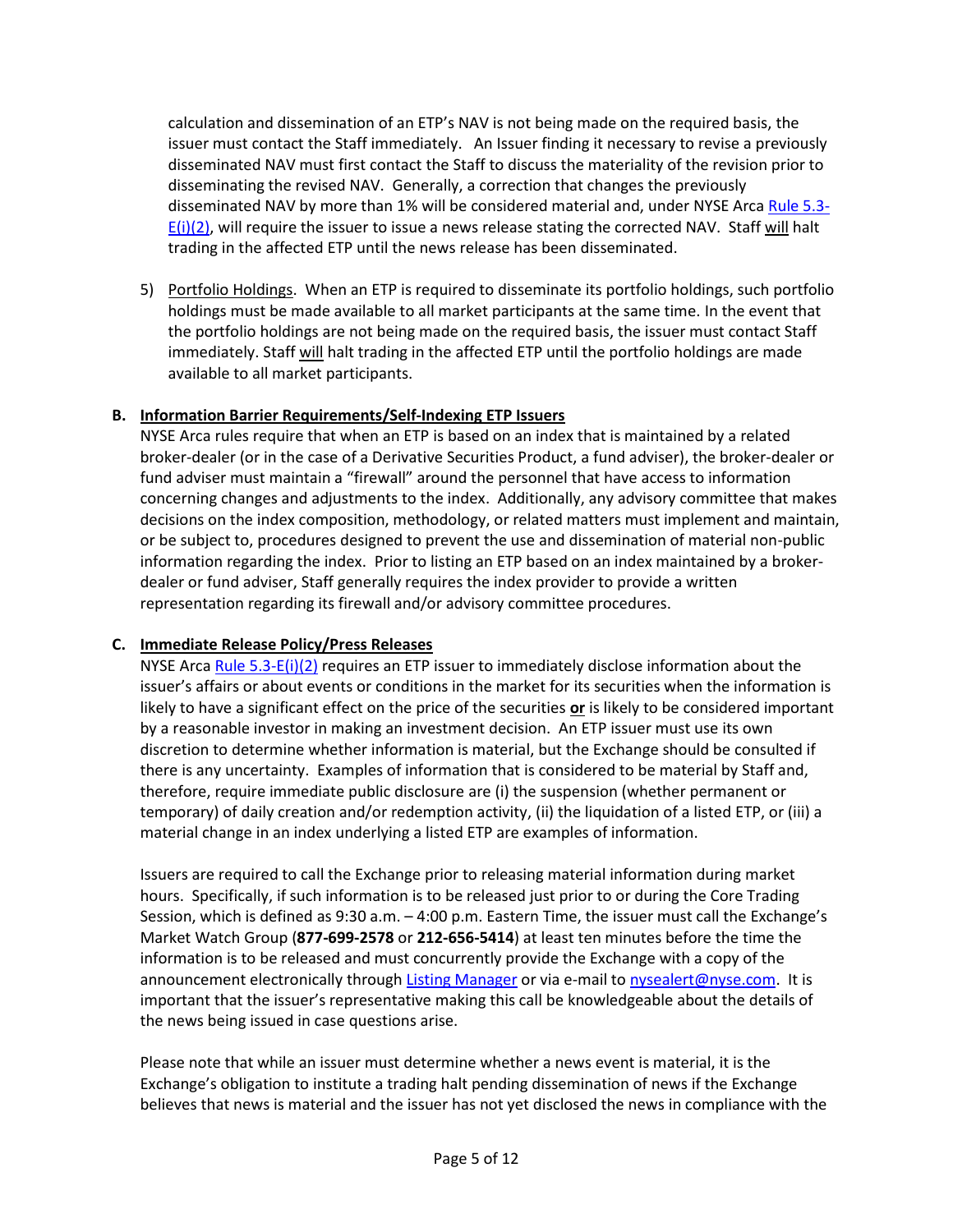Exchange's timely release/material news policy. It is also the Exchange's obligation to resume trading once the news is broadly disseminated.

NYSE Arca is open for trading from 4:00 a.m. to 8:00 p.m. Eastern Time each business day. For the avoidance of doubt, NYSE Regulation has determined that halts for material news dissemination will only be effected during the Core Trading Session.

## **D. Preparation of Public Announcements**

NYSE Arca [Rule 5.3-E\(i\)\(4\)](https://nysearcaguide.srorules.com/rules/document?treeNodeId=csh-da-filter!WKUS-TAL-DOCS-PHC-%7B57E4C5DB-A9B6-48EB-964A-3E2CA5EDB8C6%7D--WKUS_TAL_18878%23teid-518) requires, among other things, that the content of a press release or other public announcement contain facts that are clear and succinct. Any announcement should clearly state the action and timing to allow investors to evaluate its relative importance to the activities of the issuer. The omission of important unfavorable facts, or the slighting of such facts (e.g., by "burying" them at the end of a press release) should be avoided.

- **E. Information Dissemination Required for Issuers Listed Pursuant to Product-Specific SEC Orders** Certain ETPs are listed on NYSE Arca pursuant to specific approval orders issued by the SEC. Issuers of such ETPs are reminded to ascertain whether the terms of these approvals continue to be met and to take prompt action to remediate deficiencies, if any.
	- 1) Website Disclosures. Product-specific SEC approval orders may require the ongoing dissemination of specified information via the ETP issuer's website, including, but not limited to, the Proxy Portfolio and Actual Portfolio (as defined in NYSE Arca Rule 8.601-E) or daily portfolio holdings.
	- 2) Changes to Products. As most product-specific SEC approval orders are in part based on representations made by ETP issuers to the Exchange, such issuers are reminded to consult the Exchange no fewer than ten business days before effecting any change to such previous representations. NYSE Arca Rule  $5.3-E(i)(1)(i)(P)$  requires, among other things, that if an issuer of an ETP effectuates a material index or portfolio change that requires the filing of a proposed rule change with the SEC pursuant to Section 19(b)(1) and such rule filing has not yet been approved or has not yet taken effect (as applicable), then the Exchange will immediately halt trading in the applicable security until such rule filing is approved or takes effect.

## **Section 2 Notifications to NYSE Regulation Staff**

\_\_\_\_\_\_\_\_\_\_\_\_\_\_\_\_\_\_\_\_\_\_\_\_\_\_\_\_\_\_\_\_\_\_\_\_\_\_\_\_\_\_\_\_\_\_\_\_\_\_\_\_\_\_\_\_\_\_\_\_\_\_\_\_\_\_\_\_\_\_\_\_\_\_\_\_\_\_\_\_\_\_\_\_\_

While ETP issuers are required to notify the Exchange about certain events, the Staff encourages issuers to consult the Staff in advance of the formal notification. By providing advance consultation, an issuer may be able to avoid non-compliance and to streamline the delivery of information to the Exchange. All conversations with Staff are confidential.

## **A. Suspensions and Resumptions of Ability to Redeem or Create Units**

The majority of ETPs listed on NYSE Arca allow shares to be created or redeemed if certain criteria are met. A change in a holder's ability to redeem or to create units can have a material impact on the market price of the units. Accordingly, any issuer seeking to modify an ETP's creation or redemption status must notify the Staff as soon as a determination to do so has been made. The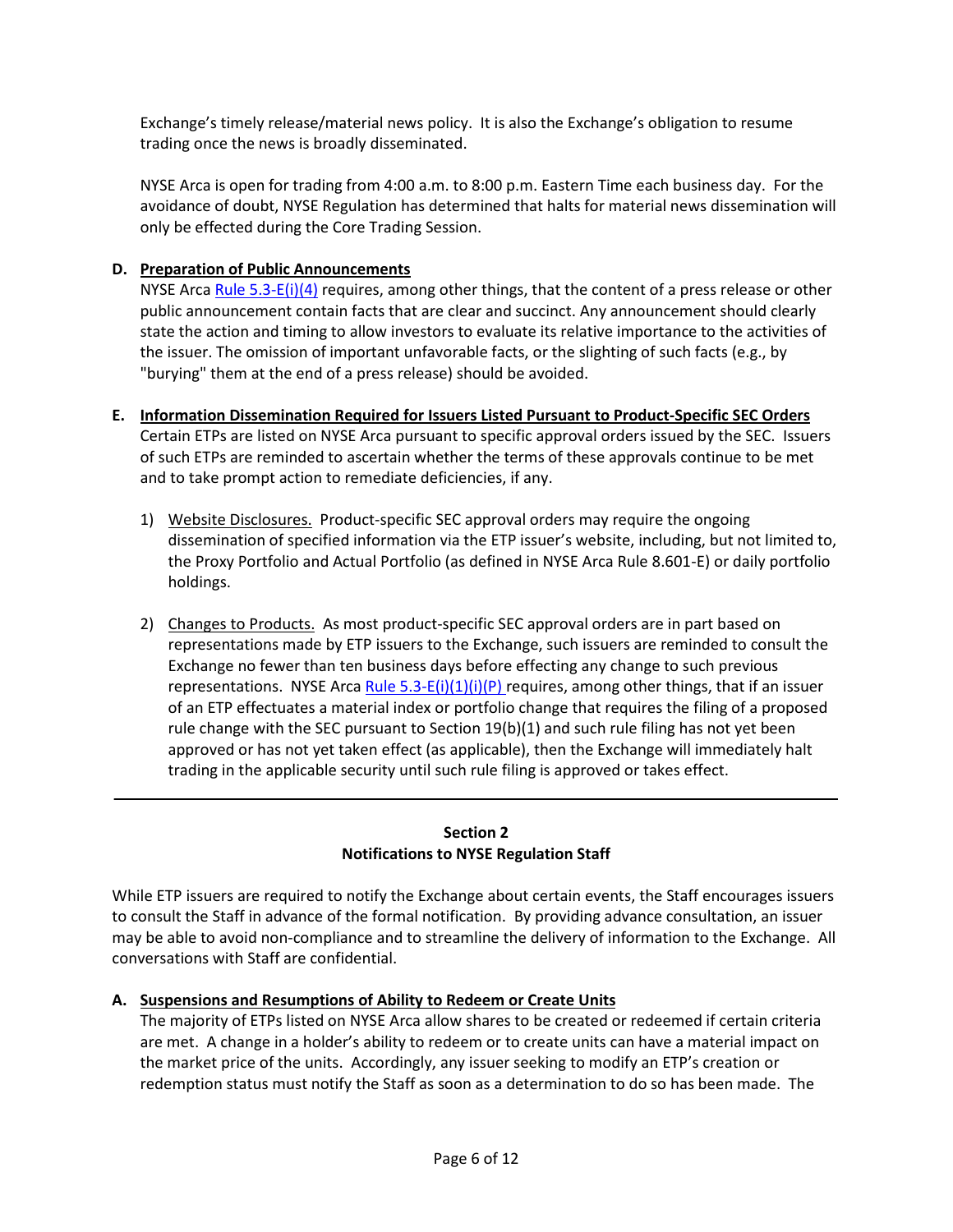ETP issuer will be required to announce the change in status via a method acceptable under NYSE Arc[a Rule 5.3-E\(i\)\(3\)](https://nysearcaguide.srorules.com/rules/document?treeNodeId=csh-da-filter!WKUS-TAL-DOCS-PHC-%7B57E4C5DB-A9B6-48EB-964A-3E2CA5EDB8C6%7D--WKUS_TAL_18878%23teid-517) regarding material news dissemination. Staff may halt trading temporarily to allow the dissemination of such news.

The Exchange undertakes certain actions for ETPs that are closed to creations. Specifically, the Exchange notifies its constituents and the investing public of the change in an ETP's status by: (1) changing the ETP's "Financial Status Code" which is disseminated to all major market data vendors; and 2) including the issue on its website listing of ETPs that are closed to creations (see [https://www.nyse.com/products/etp-closed-creation\)](https://www.nyse.com/products/etp-closed-creation).

Generally, Staff will regard the inability to redeem units of an ETP as a trigger for an immediate halt of the ETP from trading and possible delisting pursuant to NYSE Arca [Rule 5.5-E\(m\).](https://nysearcaguide.srorules.com/rules/document?treeNodeId=csh-da-filter!WKUS-TAL-DOCS-PHC-%7B57E4C5DB-A9B6-48EB-964A-3E2CA5EDB8C6%7D--WKUS_TAL_18878%23teid-542)

## **B. Notice of Material Index Change**

NYSE Arca [Rule 5.3-E\(i\)\(1\)\(i\)\(P\)](https://nysearcaguide.srorules.com/rules/document?treeNodeId=csh-da-filter!WKUS-TAL-DOCS-PHC-%7B57E4C5DB-A9B6-48EB-964A-3E2CA5EDB8C6%7D--WKUS_TAL_18878%23teid-515) specifies the procedures to be followed if the index underlying a listed ETP is modified or replaced. The rule requires that if any of the following changes to an index on which an ETP is based are proposed, the ETP issuer must notify Staff and must provide certain information and/or documentation:

- when the value of an ETP's current index is no longer calculated or available and a new index is substituted;
- when an ETP's current underlying index is replaced with a new index from the same or a different index provider; or
- when an ETP's current index is significantly modified (including, but not limited to, a significant modification to the index methodology, a change in the index provider, or a change in control of the index provider).

The rule further requires such notification to be delivered to the Staff **no fewer than ten business days** in advance of the effective date of such change. In most cases, the notification will be required to be submitted on a Supplemental Listing Application and accompanied by a resolution of the ETP issuer's board of directors (or trustees), and the ETP issuer will be required to announce the change via a method acceptable under NYSE Arca [Rule 5.3-E\(i\)\(3\)](https://nysearcaguide.srorules.com/rules/document?treeNodeId=csh-da-filter!WKUS-TAL-DOCS-PHC-%7B57E4C5DB-A9B6-48EB-964A-3E2CA5EDB8C6%7D--WKUS_TAL_18878%23teid-517) regarding material news dissemination. Failure to comply with this rule may result in a halt or suspension of trading in the listed ETP.

## **C. Non-Compliance with Continued Listing Standards**

NYSE Arca [Rule 5.2-E\(b\)](https://nysearcaguide.srorules.com/rules/document?treeNodeId=csh-da-filter!WKUS-TAL-DOCS-PHC-%7B57E4C5DB-A9B6-48EB-964A-3E2CA5EDB8C6%7D--WKUS_TAL_18878%23teid-483) requires that an issuer of securities under Rule [5.2-E](https://nysearcaguide.srorules.com/rules/document?treeNodeId=csh-da-filter!WKUS-TAL-DOCS-PHC-%7B57E4C5DB-A9B6-48EB-964A-3E2CA5EDB8C6%7D--WKUS_TAL_18878%23b44a1b967ccd1000807890b11c2ac4f101e8) or [Rule 8-E](https://nysearcaguide.srorules.com/rules/document?treeNodeId=csh-da-filter!WKUS-TAL-DOCS-PHC-%7B57E4C5DB-A9B6-48EB-964A-3E2CA5EDB8C6%7D--WKUS_TAL_18878%23b44a1fa67ccd1000817b90b11c2ac4f10277) promptly notify the Exchange if it becomes aware of any noncompliance with the applicable continued listing requirements of [Rule 5.2-E,](https://nysearcaguide.srorules.com/rules/document?treeNodeId=csh-da-filter!WKUS-TAL-DOCS-PHC-%7B57E4C5DB-A9B6-48EB-964A-3E2CA5EDB8C6%7D--WKUS_TAL_18878%23b44a1b967ccd1000807890b11c2ac4f101e8) [Rule 5.5-E](https://nysearcaguide.srorules.com/rules/document?searchId=307492870&treeNodeId=csh-da-filter!WKUS-TAL-DOCS-PHC-%7B57E4C5DB-A9B6-48EB-964A-3E2CA5EDB8C6%7D--WKUS_TAL_18878%23b44a1d1c7ccd1000973790b11c2ac4f10219) o[r Rule 8-E.](https://nysearcaguide.srorules.com/rules/document?treeNodeId=csh-da-filter!WKUS-TAL-DOCS-PHC-%7B57E4C5DB-A9B6-48EB-964A-3E2CA5EDB8C6%7D--WKUS_TAL_18878%23b44a1fa67ccd1000817b90b11c2ac4f10277) The notification must be made by email to [etfcompliance@nyse.com](mailto:etfcompliance@nyse.com) and include a description of the nature of the non-compliance. The Staff will conduct its own review and make a determination on how to proceed.

## **D. Submission of Supplemental Listing Applications**

NYSE Arca [Rule 5.2-E\(a\)](https://nysearcaguide.srorules.com/rules/document?treeNodeId=csh-da-filter!WKUS-TAL-DOCS-PHC-%7B57E4C5DB-A9B6-48EB-964A-3E2CA5EDB8C6%7D--WKUS_TAL_18878%23teid-482) an[d Rule 5.3-E\(i\)\(1\)\(i\)\(N\)](https://nysearcaguide.srorules.com/rules/document?treeNodeId=csh-da-filter!WKUS-TAL-DOCS-PHC-%7B57E4C5DB-A9B6-48EB-964A-3E2CA5EDB8C6%7D--WKUS_TAL_18878%23teid-515) require that a listed ETP issuer provide an application to the Exchange for the listing of securities or other corporate action, including (but not limited to) changes in a listed ETP's name, CUSIP and/or ticker symbol, stock splits (whether forward or reverse), and re-organizations. A listed ETP issuer is required to submit a Supplemental Listing Application and obtain authorization from the Exchange prior to the effective or listing date of such event. Staff recommends that a Supplemental Listing Application be submitted as soon as an ETP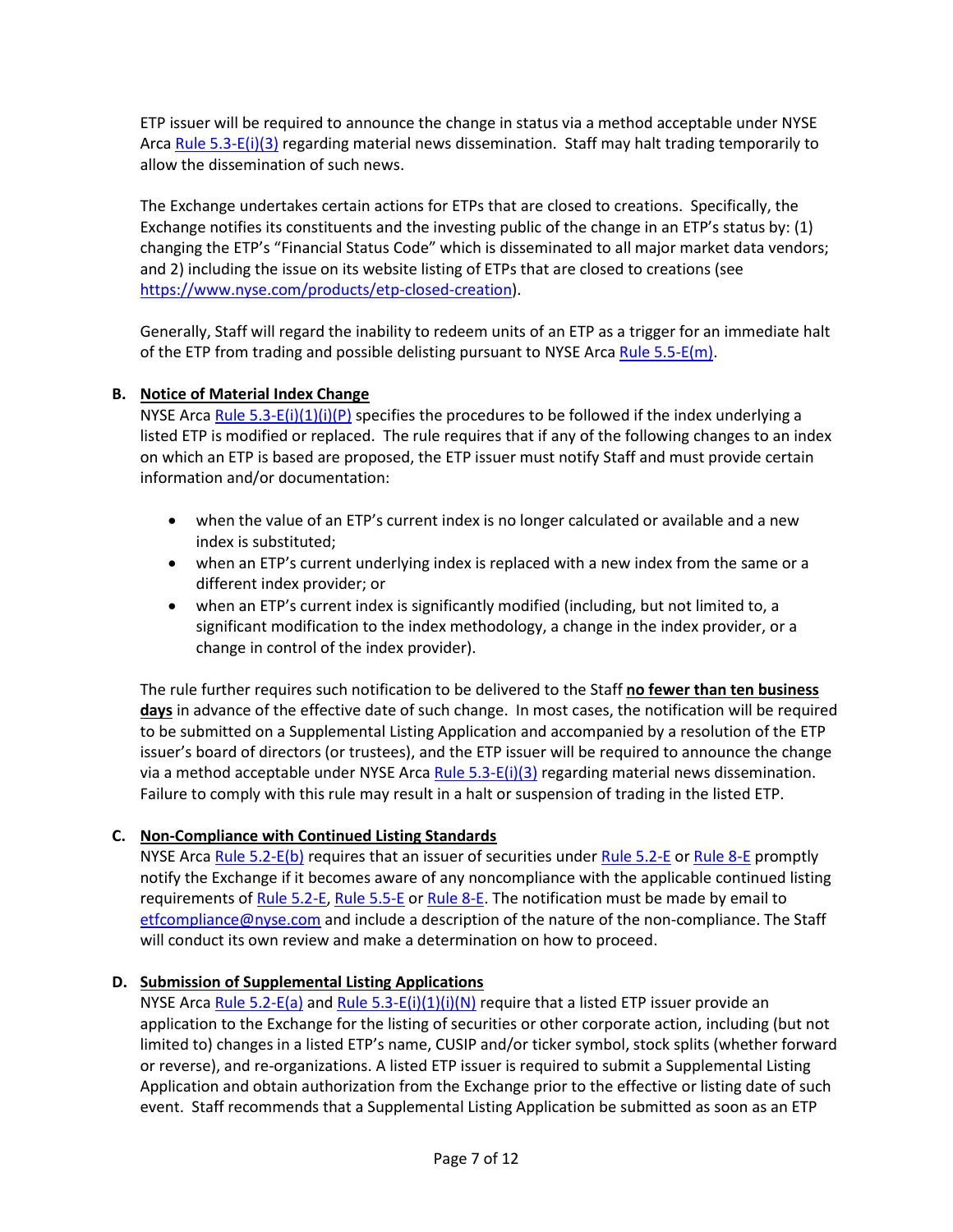issuer's board approves a transaction, but such notification is required **no later than ten business days** before the effective or listing date of such event. Supplemental listing applications can be submitted electronically through [Listing Manager.](https://listingmanager.nyse.com/accounts/login/)

## **E. Changes to Officers or Directors/Trustees**

NYSE Arca [Rule 5.3-E\(i\)\(1\)\(i\)\(D\)](https://nysearcaguide.srorules.com/rules/document?treeNodeId=csh-da-filter!WKUS-TAL-DOCS-PHC-%7B57E4C5DB-A9B6-48EB-964A-3E2CA5EDB8C6%7D--WKUS_TAL_18878%23teid-515) requires, among other things, that a listed issuer notify the Exchange of any change to its principal executive officers and directors (or trustees). This notification must be made promptly after the change takes effect. Changes to an issuer's principal executive officers must be communicated by e-mail to the Staff at [etfcompliance@nyse.com.](mailto:etfcompliance@nyse.com) Changes to an issuer's Board of Directors/Trustees must be entered int[o Listing Manager](https://listingmanager.nyse.com/accounts/login/) by completing a Board Update. The Staff reminds issuers that failure to provide proper notice of such changes can lead to delays in processing Supplemental Listing Applications for new ETP listings. Further, continued failure to provide proper notification can result in a non-compliance action that may require public notification.

## **F. Changes to Independent Registered Public Accounting Firm**

NYSE Arca [Rule 5.3-E\(i\)\(1\)\(i\)\(D\)](https://nysearcaguide.srorules.com/rules/document?treeNodeId=csh-da-filter!WKUS-TAL-DOCS-PHC-%7B57E4C5DB-A9B6-48EB-964A-3E2CA5EDB8C6%7D--WKUS_TAL_18878%23teid-515) requires, among other things, that a listed issuer notify the Exchange of any change to its independent public accountants. This notification must be made promptly after the change takes effect and be communicated by e-mail to the Staff at [etfcompliance@nyse.com.](mailto:etfcompliance@nyse.com)

## **G. Changes to Audit Committee Membership**

In the absence of an exemption, NYSE Arca [Rule 5.3-E](https://nysearcaguide.srorules.com/rules/document?treeNodeId=csh-da-filter!WKUS-TAL-DOCS-PHC-%7B57E4C5DB-A9B6-48EB-964A-3E2CA5EDB8C6%7D--WKUS_TAL_18878%23b44a1c727ccd10009b5390b11c2ac4f10201) requires that each listed issuer (or, where applicable, its sponsor) maintain an audit committee that complies wit[h Rule 10A-3](http://www.sec.gov/rules/final/33-8220.htm) under the Securities Exchange Act of 1934. An ETP issuer must promptly notify the Staff by e-mail at [etfcompliance@nyse.com](mailto:etfcompliance@nyse.com) if the status of it[s Rule 10A-3](http://www.sec.gov/rules/final/33-8220.htm) exemption changes. Changes to an issuer's audit committee composition must be entered into [Listing Manager](https://listingmanager.nyse.com/accounts/login/) by completing a Board Update.

## **H. Annual Written Affirmation**

The issuer of each ETP listed on the Exchange is required to comply with NYSE Arca Rules and, in certain cases, an SEC Order approving an ETP's listing on the Exchange. NYSE Regulation monitors listed ETPs to ensure compliance with applicable Exchange rules and SEC approval orders. In an effort to enhance its compliance program and to ensure that the Exchange has current information about all listed ETPs, the Exchange requires each ETP issuer to complete an Annual Written Affirmation certifying compliance with the rules and guidelines applicable to its listed ETPs.

ETP issuers that share the same board of directors or have identical boards of directors may submit a single Annual Written Affirmation provided that the name of each issuer is included on the form. The Annual Written Affirmation must be submitted to the Exchange by December 31 each year and can be submitted electronically throug[h Listing Manager.](https://listingmanager.nyse.com/accounts/login/)

The Staff has developed a list of Frequently Asked Questions ("FAQ") regarding the Annual Written Affirmation and submission process. These FAQs are available on the Exchange's website at: [https://www.nyse.com/regulation/nyse-arca.](https://www.nyse.com/regulation/nyse-arca)

\_\_\_\_\_\_\_\_\_\_\_\_\_\_\_\_\_\_\_\_\_\_\_\_\_\_\_\_\_\_\_\_\_\_\_\_\_\_\_\_\_\_\_\_\_\_\_\_\_\_\_\_\_\_\_\_\_\_\_\_\_\_\_\_\_\_\_\_\_\_\_\_\_\_\_\_\_\_\_\_\_\_\_\_\_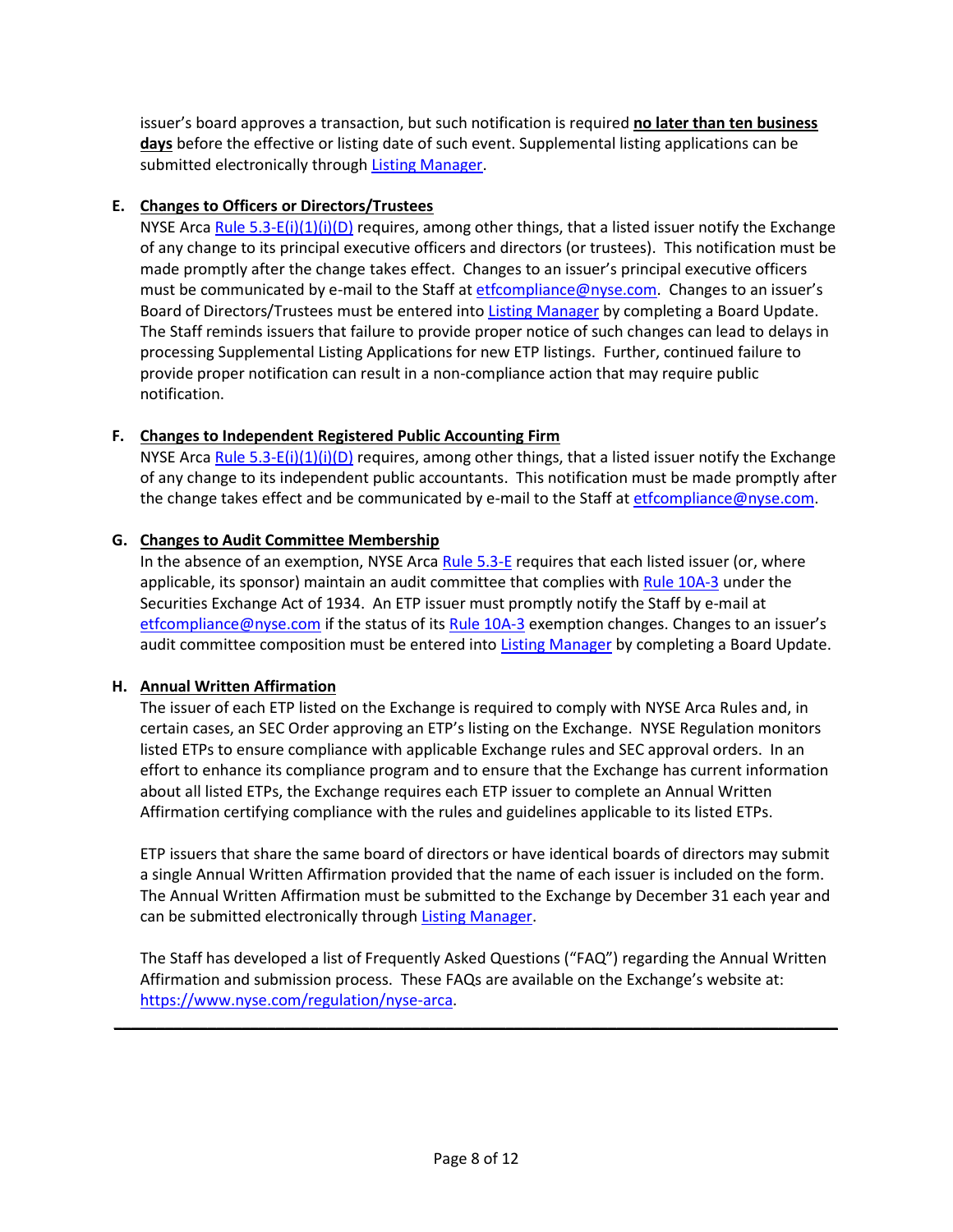## **Section 3 Other Notifications to the NYSE**

**Note:** As detailed below, certain notifications may be submitted directly to NYSE Corporate Actions or to the Exchange's Market Watch Group for efficient processing.In these cases, confidential advance consultation with the responsible group will help ensure the proper timing of events and publication of information.

## **A. Record Date Notification Requirements and Policies**

NYSE Arca [Rule 5.3-E\(i\)\(1\)\(i\)\(H\)](https://nysearcaguide.srorules.com/rules/document?treeNodeId=csh-da-filter!WKUS-TAL-DOCS-PHC-%7B57E4C5DB-A9B6-48EB-964A-3E2CA5EDB8C6%7D--WKUS_TAL_18878%23teid-515) requires ETP issuers to notify the Exchange at least ten calendar days in advance of any record date set for any purpose. The following are key NYSE policies regarding record dates:

- Record dates should not be set on a Saturday, Sunday, or Exchange holiday. In rare situations where the terms of a security mandate a record date that falls on a Saturday, Sunday, or Exchange holiday, the issuer's announcement should make clear that the effective record date is the immediately preceding U.S. business day.
- Publication of a record date by means of a press release or SEC filing does not constitute notice to the Exchange.
- If an ETP issuer changes a record date, it must provide advance notice of at least ten calendar days. Strict compliance with the record date notification rules is essential to avoid situations where the date for a shareholder meeting, dividend or other corporate actions must be reset.

## **B. Shareholder Meeting Dates**

When a listed ETP issuer finds it necessary or desirable to hold a shareholder meeting, the Exchange recommends at least a 30-calendar day interval between the record date and the meeting date. Notifications of shareholder meeting dates can be submitted throug[h Listing Manager](https://listingmanager.nyse.com/accounts/login/) or by contacting the Market Watch Group at [proxyadmin@nyse.com](mailto:proxyadmin@nyse.com) or **877-699-2578**.

### **C. Notice of Upcoming Dividend Payments**

NYSE Arca [Rule 5.3-E\(i\)\(1\)\(i\)\(H\)](https://nysearcaguide.srorules.com/rules/document?treeNodeId=csh-da-filter!WKUS-TAL-DOCS-PHC-%7B57E4C5DB-A9B6-48EB-964A-3E2CA5EDB8C6%7D--WKUS_TAL_18878%23teid-515) requires all listed issuers to provide notice of a dividend payment at least ten **calendar** days prior to record date. The Staff requests that issuers provide a schedule of anticipated dividend dates as soon as such are determined. If no set schedule is provided, an issuer must provide notice of each record date at least ten calendar days in advance. The e-mail address for submission of the schedule and notice of record date i[s dividend.submission@nyse.com.](mailto:dividend.submission@nyse.com) Dividend notifications can be submitted electronically through [Listing Manager.](https://listingmanager.nyse.com/accounts/login/) Please contact NYSE Arca Business Operations if you have any questions regarding dividend submission methods and timing.

## **D. Notice of Redemption, Cancellation, or Retirement of a Listed ETP**

Pursuant to NYSE Arca Rule  $5.3-E(i)(1)(i)(E)$ , a listed issuer must notify the Exchange at least fifteen **calendar** days in advance of a call for redemption, cancellation, or retirement of any listed security. Liquidations of ETPs fall under this requirement, and notifications can be made directly to NYSE Corporate Actions.

When an issuer determines to call or to liquidate a listed ETP, NYSE Corporate Actions requires a formal written notice regarding the intent to liquidate, a certified resolution of the issuer's board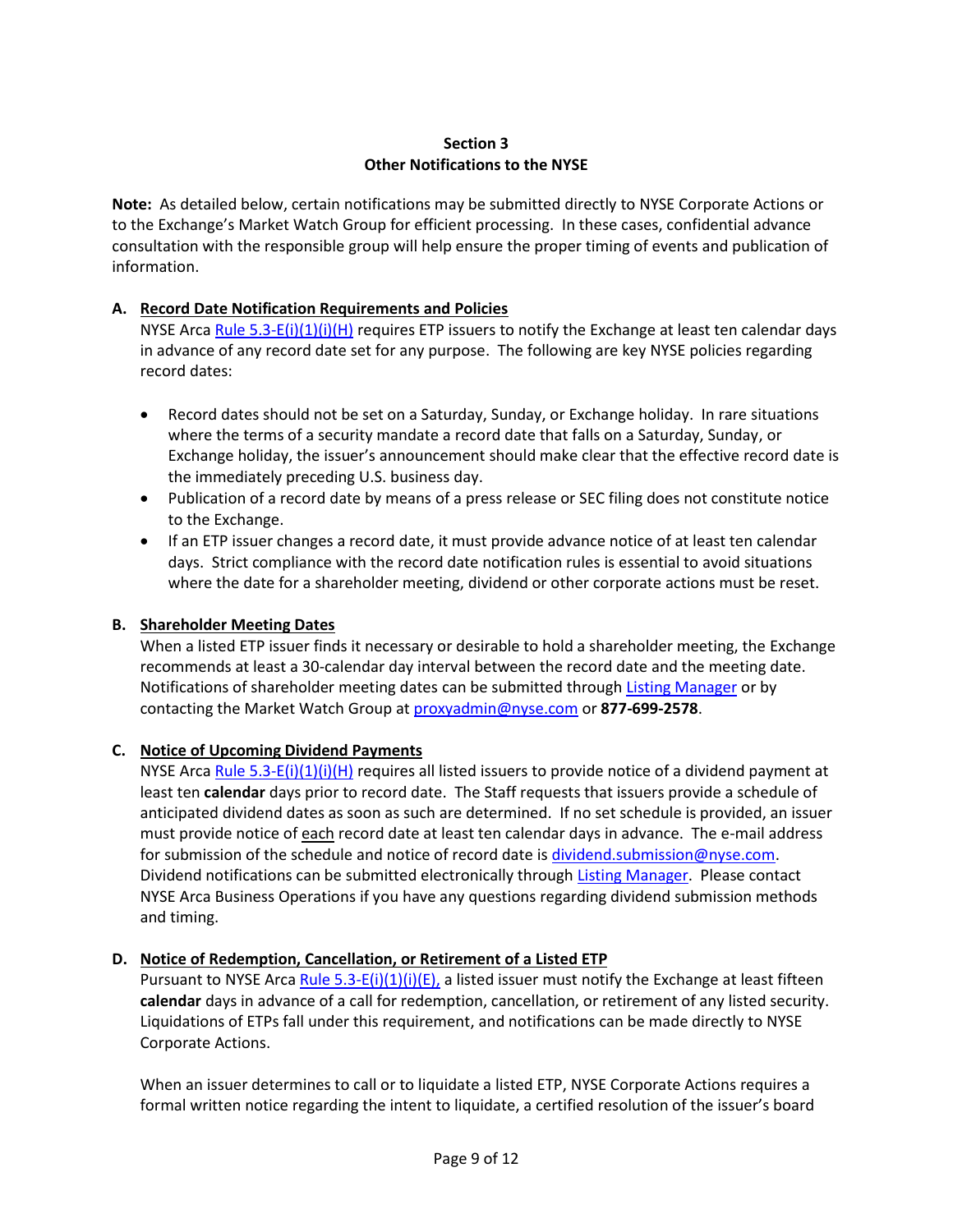authorizing the action, and the issuance of a press release regarding the liquidation. It is recommended that a listed issuer contact NYSE Corporate Actions to discuss the planned timeline prior to release of the information to the public.

Advance notice of redemption is not required for listed ETPs containing terms that provide for the automatic redemption (or "knockout") of such ETP if certain thresholds are met. However, in these cases, even though such thresholds are described in an ETP's prospectus and/or pricing supplement, when an automatic redemption is triggered the ETP issuer must follow the Exchange's Immediate Release Policy and promptly issue a press release notifying investors of the automatic redemption. The Exchange may implement a temporary trading halt in the affected ETP to permit dissemination of the information, particularly if the ETP has been trading at a significant premium or discount to its redemption value. Once the news is disseminated, the Exchange will continue trading in the ETP until the opening of business on the accelerated maturity date.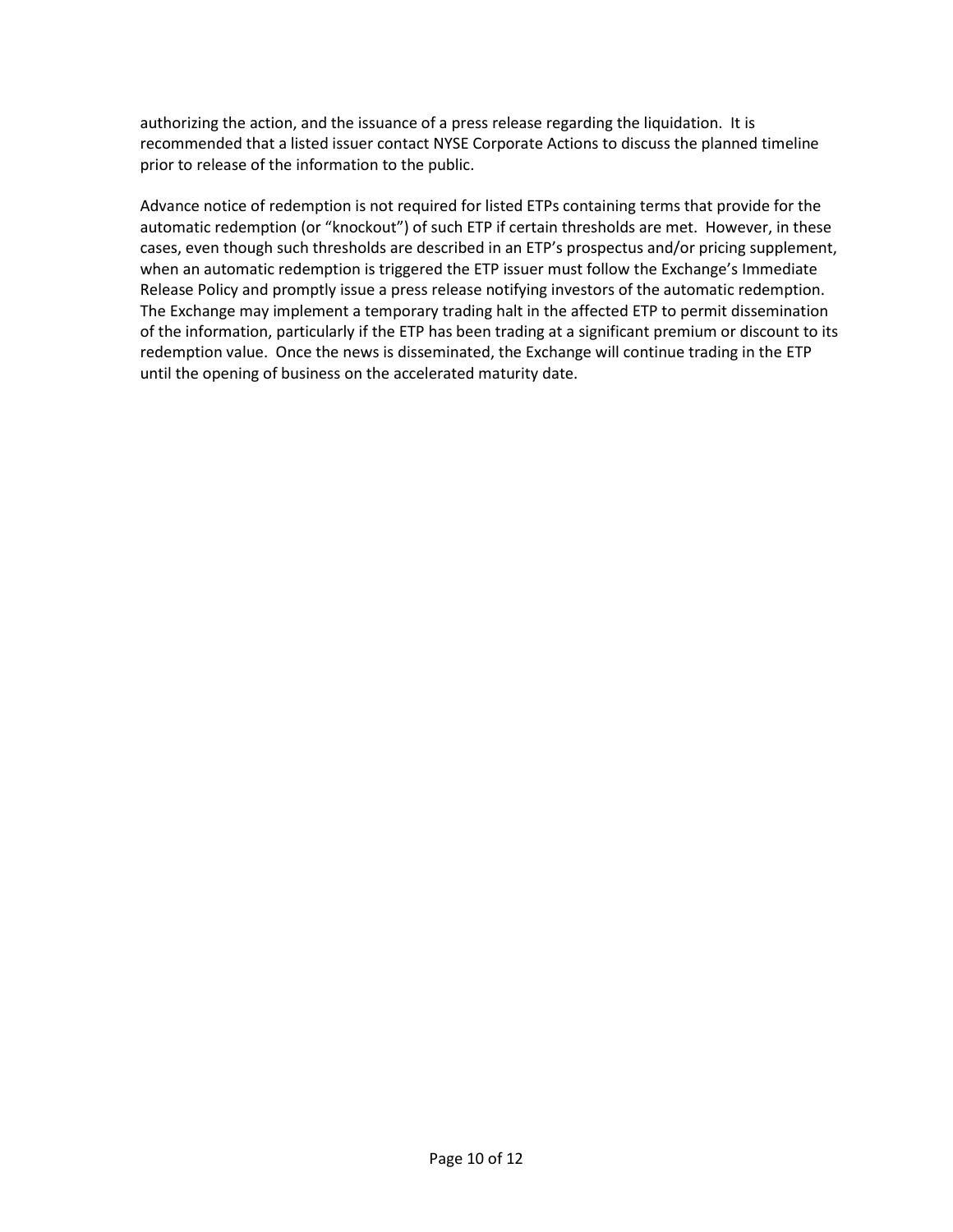# **NYSE Arca Listing Contacts**

| <b>NYSE Regulation</b> |                       |  |  |  |
|------------------------|-----------------------|--|--|--|
|                        | Patrick Troy          |  |  |  |
|                        | Patrick.Troy@nyse.com |  |  |  |
|                        | 212-656-4522          |  |  |  |
| Group e-mail:          | Craig Gray            |  |  |  |
| etfcompliance@nyse.com | Craig.Gray@nyse.com   |  |  |  |
|                        | 312-836-6579          |  |  |  |
|                        | Erin Manahan          |  |  |  |
|                        | Erin.Manahan@nyse.com |  |  |  |
|                        | 212-656-4135          |  |  |  |

| <b>Exchange Traded Products Group</b> |                           |  |  |
|---------------------------------------|---------------------------|--|--|
|                                       | Douglas Yones             |  |  |
|                                       | Douglas. Yones@nyse.com   |  |  |
|                                       | 212-656-2107              |  |  |
|                                       | Thomas Champion           |  |  |
|                                       | Thomas.Champion@nyse.com  |  |  |
|                                       | 212-656-4860              |  |  |
|                                       | Jamie Patturelli          |  |  |
|                                       | Jamie.Patturelli@nyse.com |  |  |
|                                       | 212-656-5757              |  |  |
| Group e-mail:                         | Maital Legum              |  |  |
| NYSE-ETPTeam@TheIce.com               | Maital.Legum@nyse.com     |  |  |
|                                       | 212-656-4891              |  |  |
|                                       | Mo Sparks                 |  |  |
|                                       | Mo.Sparks@nyse.com        |  |  |
|                                       | 212-656-4198              |  |  |
|                                       | Ryan Lee                  |  |  |
|                                       | Ryan.Lee@nyse.com         |  |  |
|                                       | 212-656-3483              |  |  |
|                                       | Hannah Sisk               |  |  |
|                                       | Hannah.Sisk@nyse.com      |  |  |
|                                       | 212-656-2127              |  |  |

# **NYSE Corporate Actions**

| corporateactions@nyse.com |  |
|---------------------------|--|
| 212-656-5439              |  |

# **Market Watch & Proxy Compliance**

| <b>Press Releases</b>            |  |
|----------------------------------|--|
| nysealert@nyse.com               |  |
| 877-699-2578 or 212-656-5414     |  |
| <b>Shareholder Meeting Dates</b> |  |
| proxyadmin@nyse.com              |  |
| 877-699-2578 or 212-656-5414     |  |